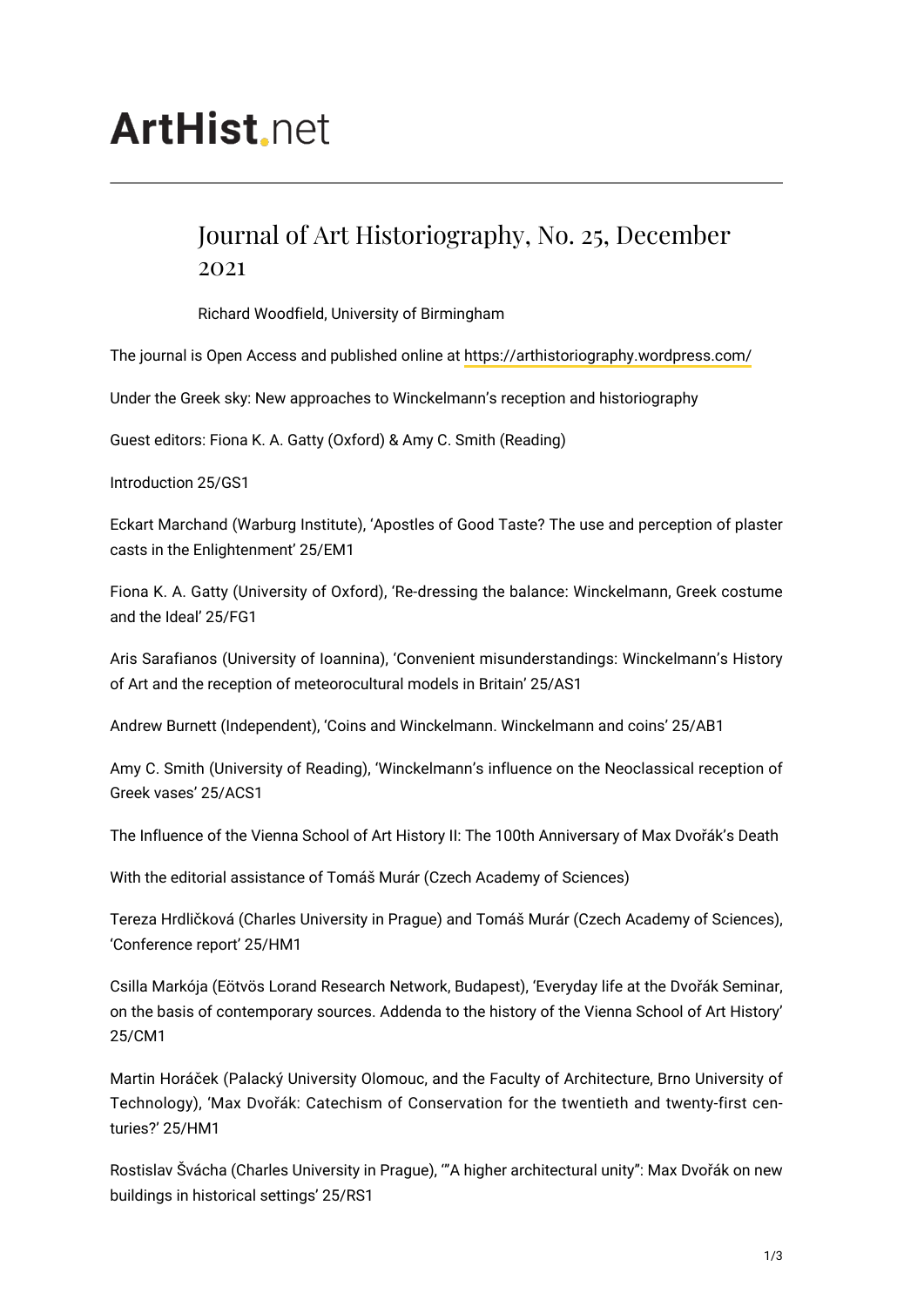ArtHist.net

Tomáš Murár (Czech Academy of Sciences), 'Max Dvořák's Michelangelo' 25/TM1

Ivan Gerát (Slovak Academy of Sciences in Bratislava and the University of Trnava), 'Dvořák on the revolutionary temporalities of art' 25/IG1

Barbara Czwik (Independent), 'Max Dvořák, Rudolf Carnap and the question of Weltanschauung vs. Weltauffassung' 25/BC1

Magdalena Kunińska (Jagiellonian University), 'Identity built on myth. Fact and fiction in the foundational narrative of the 'Cracow School of Art History' and its relations to Vienna' 25/MK1

Milena Bartlová (Academy of Arts, Design and Architecture in Prague), 'Max Dvořák in the 1960s: a re-construction of tradition' 25/MB1

Stefaniia Demchuk (Taras Shevchenko National University of Kyiv ), 'The Mannerist "revolution", Dvořák and Soviet Art History' 25/SD1

### Papers

Jim Berryman (University of Melbourne), 'Bernard Smith and Robert Hughes: A Critical Dialogue' 25/IB1

Hannah De Moor (KU Leuven) ,'Netherlandish carved altarpieces: a historiographic overview with a focus on Sweden' 25/HdM

Ivan Foletti (Masaryk University, Brno) and Adrien Palladino (Masaryk University, Brno), 'Nomadic arts in emigration: Russian diaspora, Czechoslovakia, and the broken dream of a borderless Europe (1918–45)' 25/IF1

Allison Kim (Wake Forest University), 'Today as history: Vasari's Naples Resurrection and visual memory' 25/AK1

Stefanie Leibetseder (Independent), 'Wilhelm Vöge's sonnet "On the platform of Strasbourg Cathedral" and his monograph on Niclas Hagnower' 25/SL1

Daniel Spaulding, (University of Wisconsin – Madison), 'Panofsky's Antinomies' 25/DS1

Kate Warren (The Australian National University), 'Tracing cultural values through popular art historiographies: Australian popular magazines and the visual arts' 25/KW1

## Document

Susanna Avery-Quash (National Gallery, London) and Elizabeth Goodall (Southampton City Art Gallery), 'Crossing Borders to engage People through Art: Education and Outreach at Southampton City Art Gallery, 1974–2008' 25/AQG1

The work of Julius Lange – translations and commentary

Introduction: Karl Johns (Independent), 'Julius Lange (19 June 1838-20 August 1896)' 25/KJ1